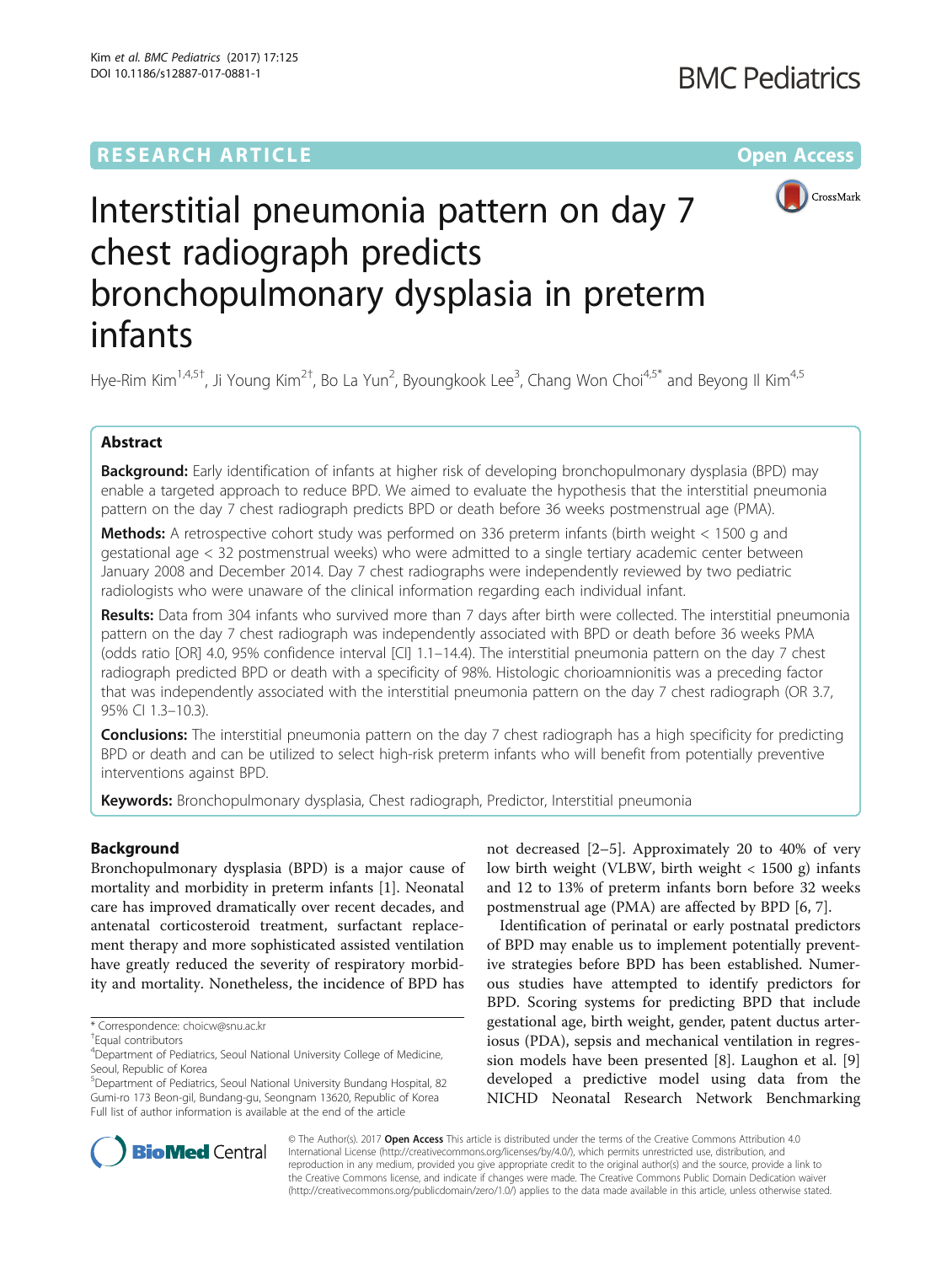Trial. This model incorporated gestational age, birth weight, race, ethnicity, gender, respiratory support and fractional concentration of inspired oxygen (FiO<sub>2</sub>) on postnatal days 7, 14, 21 and 28.

Several studies included chest radiographs as a component of the prediction scoring system for BPD. Chest radiographs are a daily routine examination that is part of intensive care for preterm infants, especially during the early postnatal period. In a study, the day 7 chest radiographs with cystic elements or interstitial changes were associated with oxygen dependency at day 28 [\[10](#page-7-0)]. Greenough et al. [[11\]](#page-7-0) suggested that the day 7 chest radiographs with interstitial shadows or cystic elements predict BPD or death before discharge. Similarly, in our experience, interstitial pneumonia patterns on chest radiographs around the end of the first week of life typically heralded later development of BPD. Furthermore, interstitial pneumonia patterns on the day 7 chest radiographs seem to be associated with histologic chorioamnionitis. The purpose of the present study was to evaluate whether interstitial pneumonia patterns on the day 7 chest radiographs can predict BPD or death and are associated with histologic chorioamnionitis.

## Methods

## Subjects and data collection

This study included all VLBW (<1500 g) infants who were born before 32 gestational weeks and admitted to the neonatal intensive care unit (NICU) at Seoul National University Bundang Hospital between January 2008 and December 2014. Infants who were transferred to other hospitals before 36 weeks PMA and those who died within 7 days of birth were excluded.

Antenatal, perinatal, and neonatal data were retrospectively collected from the original medical records of the infants included in this study. The primary outcome was BPD or death before 36 weeks PMA. BPD was defined as the need for supplemental oxygen or assisted ventilation, including nasal continuous positive airway pressure at 36 weeks PMA [[12](#page-7-0)]. Histologic chorioamnionitis was diagnosed by the presence of neutrophils infiltrating any of the amnion, choriodecidua, umbilical cord, or chorionic plate according to the grading system suggested by Salafia et al. [\[13](#page-7-0)]. Respiratory distress syndrome (RDS) was defined by the presence of respiratory distress, as indicated by an increased oxygen requirement (fractional concentration of inspired oxygen  $\geq 0.4$ ) and compatible chest radiologic findings. PDA was diagnosed with echocardiography, and symptomatic PDA was defined as hemodynamically significant PDA requiring medical or surgical closure. Early-onset sepsis was defined as blood culture-proven bacterial sepsis that occurred before 7 days of life while lateonset after 7 days of life.

## Radiologic evaluation for interstitial pneumonia patterns

Chest radiographs obtained on day 7 of life were individually reviewed by two pediatric radiologists (Kim JY, Yun BL) who were unaware of the clinical information regarding each individual infant. Interstitial changes on the day 7 chest radiographs were independently graded by each radiologist with a single grading system (Table 1). Of the total subject preterm infants, chest radiograph images were not obtained from four infants on day 7 of life. As an alternative, chest radiographs on day 6 of life were reviewed for three infants, and a chest radiograph on day 8 of life was reviewed for one infant. Grade 3 and 4 interstitial changes were defined as interstitial pneumonia patterns (Fig. [1](#page-2-0)).

#### Statistical analysis

In the univariate analysis, comparisons between groups were performed using the t-test for normally distributed continuous variables, the Mann-Whitney U test for nonnormally distributed variables, and the chi-square test for comparison of categorical variables. Multivariate analysis was performed by logistic regression and adjusted odds ratios (OR), and 95% confidence intervals (CI) were calculated. The inter-observer reliability between the two radiologists was tested using kappa (κ) statistics.

Statistical analyses were performed using the IBM SPSS Statistics software package, version 22.0 (IBM, Armonk, NY). Statistical significance was defined as  $p < 0.05$ .

## Ethical statement

The Seoul National University Bundang Hospital Institutional Review Board (IRB) approved the collection and use of the clinical information for research purposes before the investigation was started and waived the requirement for informed consent (IRB No. B1512–328-105).

## Results

## Clinical characteristics of the subjects

During the study period, 336 VLBW infants were born before 32 gestational weeks and admitted to our NICU. Among them, 32 infants were excluded: 25 infants who died before 7 days of life and 7 infants who were transferred to other hospitals before 36 weeks PMA. In total, 304 infants were included in the analyses (Fig. [2\)](#page-2-0).

Clinical characteristics of the 304 infants are presented in Additional file [1](#page-6-0). The mean gestational age was 28

**Table 1** Chest radiograph grading system for interstitial changes

| Grade | Descriptor                                |
|-------|-------------------------------------------|
|       | No demonstrable abnormality               |
|       | Granular infiltration                     |
|       | Diffuse streaky interstitial infiltration |
|       | Diffuse coarse reticular infiltration     |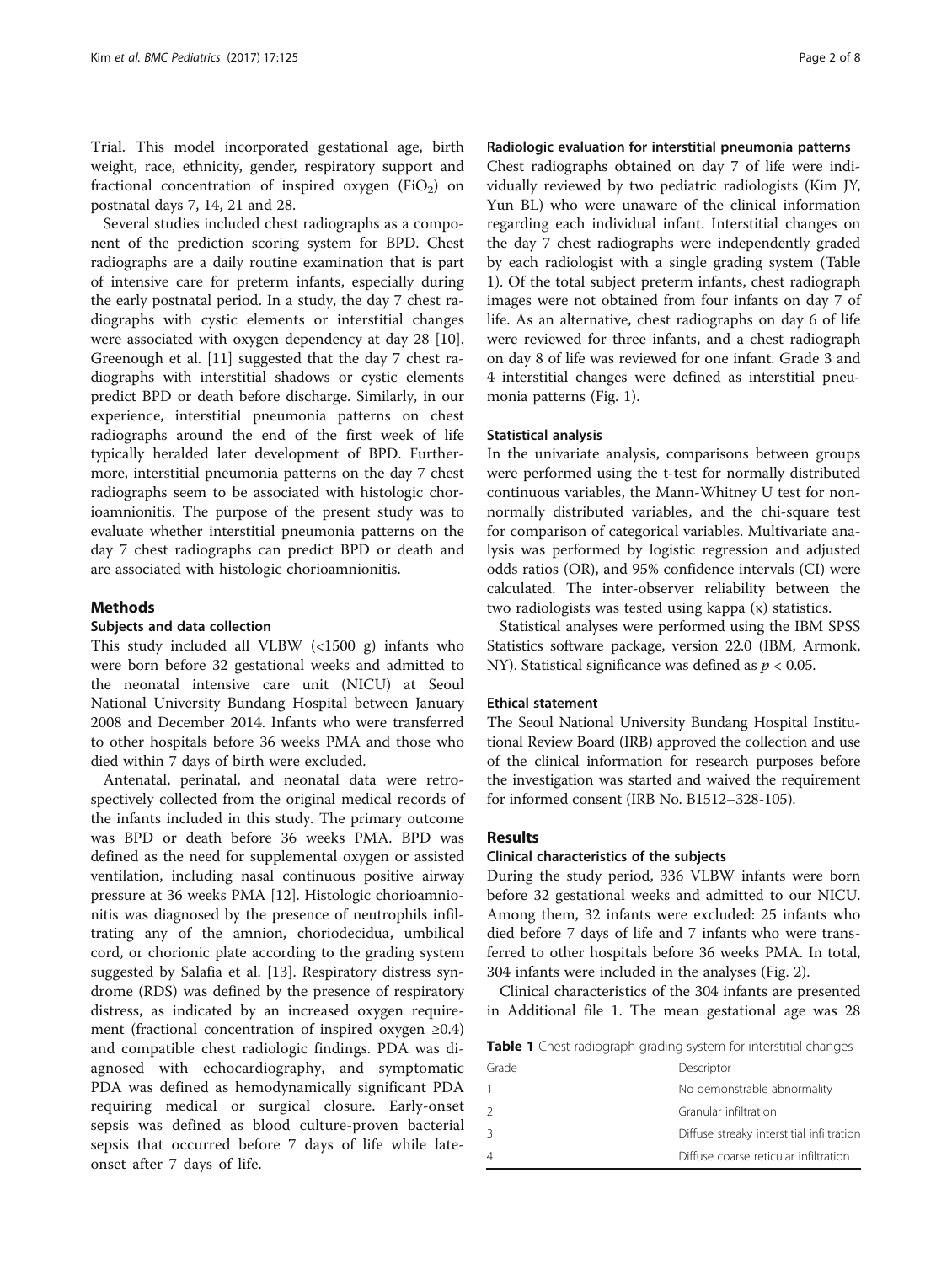<span id="page-2-0"></span>

 $+2$  weeks (range:  $23+1-31+6$  weeks), and the mean birth weight was 1032 g (range: 420–1495 g). The male-tofemale ratio of the subjects was 1:1.

## Factors associated with bronchopulmonary dysplasia or death

Of the 304 infants, 123 (40.5%) infants developed BPD or died before 36 weeks PMA: 110 infants developed BPD; 13 infants died before 36 weeks PMA. Lower birth weight and gestational age, RDS, symptomatic PDA, invasive ventilation on day 7 of life, and the interstitial pneumonia pattern on the day 7 chest radiograph, which was our primary concern, were factors significantly associated with BPD or death before 36 weeks PMA (Table [2\)](#page-3-0). Multivariate analysis with these significant associated factors included in the logistic regression model revealed that lower birth weight, invasive ventilation on day 7 of life, and the interstitial pneumonia pattern on the day 7 chest radiograph were independently associated with BPD or death before 36 weeks PMA. The adjusted OR and its 95% CI of the interstitial pneumonia pattern on the day 7 chest radiograph for BPD or death before 36 weeks PMA were 4.0 and 1.1–14.4, respectively (Fig. [3\)](#page-3-0). The sensitivity, specificity, positive predictive value, and negative predictive value of the interstitial

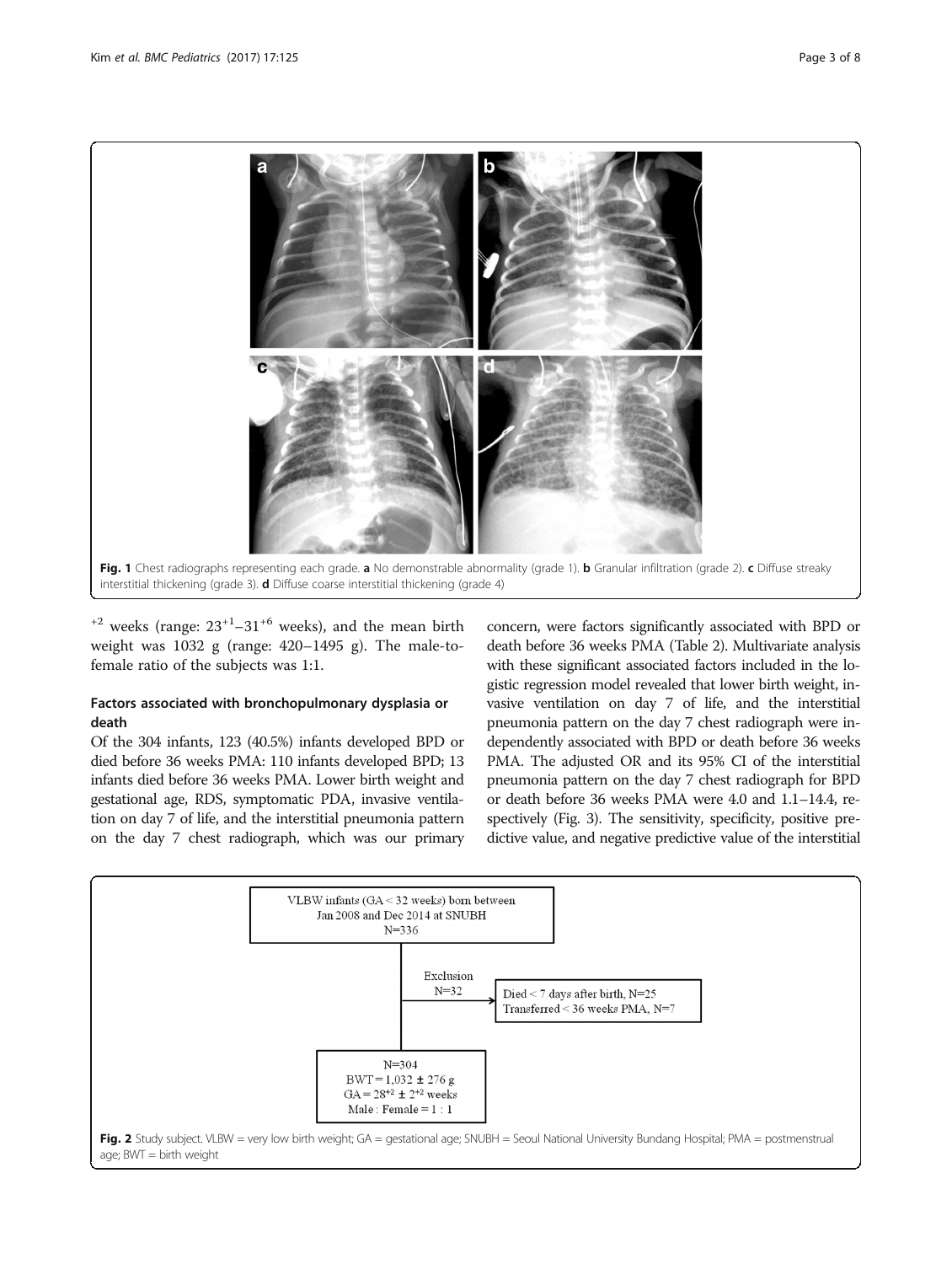| No BPD or death<br>$N = 181$ | BPD or death<br>$N = 123$ | P       |
|------------------------------|---------------------------|---------|
| $1161 \pm 227$               | $842 \pm 228$             | < 0.001 |
| $29^{+1} \pm 1^{+5}$         | $26^{+6} \pm 1^{+6}$      | < 0.001 |
| 86 (47.5)                    | 69 (56.1)                 | 0.142   |
| 136 (75.1)                   | 80 (65.0)                 | 0.071   |
| 54 (29.8)                    | 40 (32.5)                 | 0.616   |
| 165 (91.2)                   | 106 (86.2)                | 0.191   |
| 80 (44.2)                    | 54 (43.9)                 | 1.000   |
| 49 (27.1)                    | 29(23.6)                  | 0.507   |
| 86 (47.5)                    | 59 (48.0)                 | 1.000   |
| 101 (55.8)                   | 107 (87.0)                | < 0.001 |
| 74 (40.9)                    | 91 (74.0)                 | < 0.001 |
| 1(0.6)                       | 2(1.6)                    | 0.568   |
| 16(8.8)                      | 74 (60.2)                 | < 0.001 |
| 4(2.2)                       | 31 (25.2)                 | < 0.001 |
|                              |                           |         |

<span id="page-3-0"></span>Table 2 Demographic and perinatal characteristics of infants with bronchopulmonary dysplasia or death before 36 weeks postmenstrual age

BPD bronchopulmonary dysplasia, SD standard deviation

pneumonia pattern on the day 7 chest radiograph for BPD or death before 36 weeks PMA were 25%, 98%, 89% and 66%, respectively. The specificity and positive predictive value of the interstitial pneumonia pattern on the day 7 chest radiograph for BPD or death was higher than those of birth weight (cut-off value of 1000 g), gestational age (cut-off value of 28 weeks), and invasive ventilation on day 7 of life (Table [3](#page-4-0)). Comorbidities and outcomes of infants with BPD or death before 36 weeks PMA were presented in Additional file [1](#page-6-0).

Interstitial pneumonia pattern on the day 7 chest radiograph Of the 304 infants, 35 (11.5%) infants exhibited the interstitial pneumonia pattern on the day 7 chest radiographs. Agreement between the two radiologists in grading interstitial changes on the day 7 chest radiographs had good inter-observer reproducibility  $(r = 0.940,$  $p \sim 0.001$ ). Especially for grade 3 and 4 interstitial changes, which were used to define the interstitial pneumonia pattern, the agreement between the two radiologists was 100%.

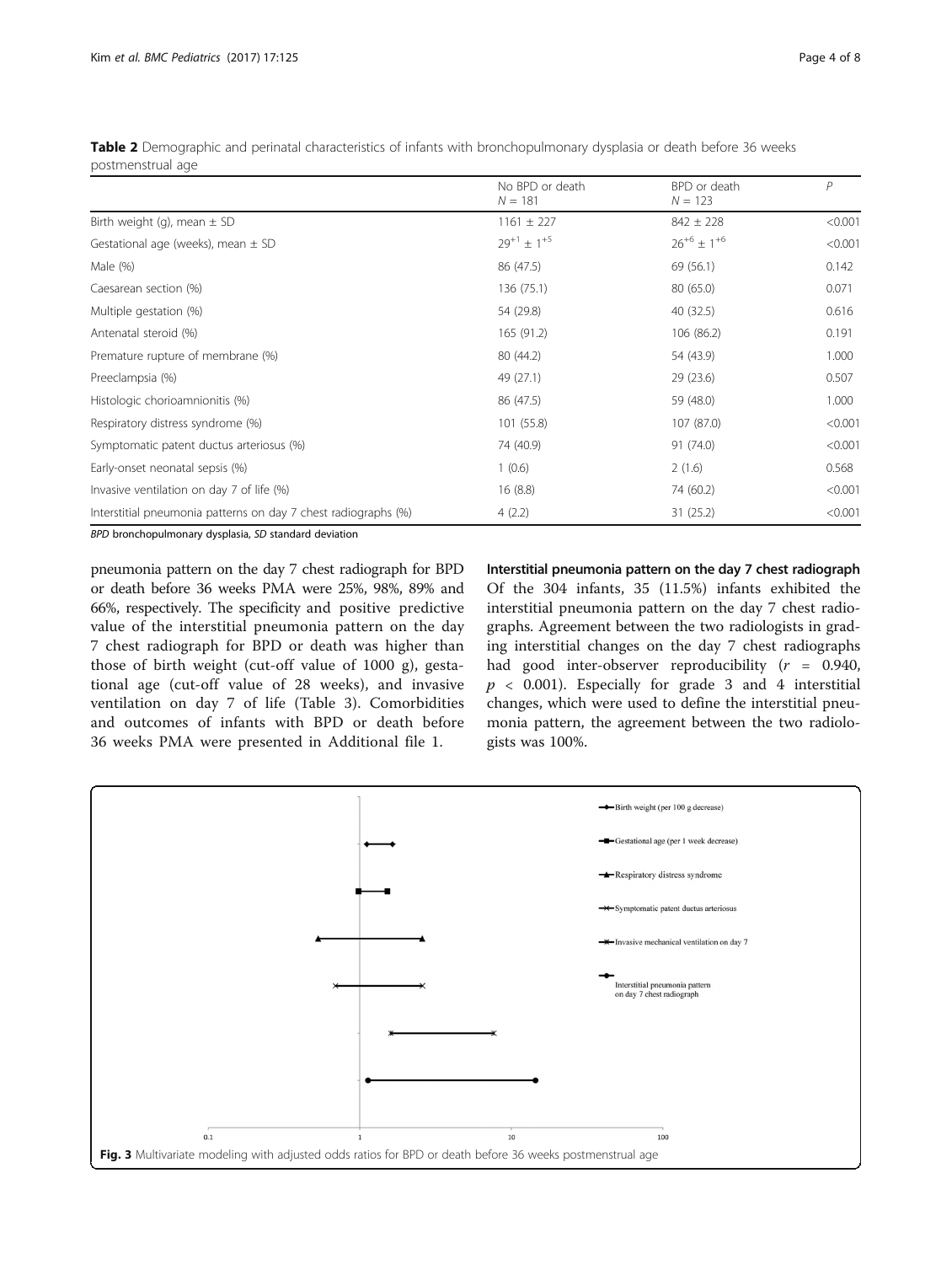|                                                            | Cut-off value <sup>a</sup> | Sensitivity | Specificity | PPV | <b>NPV</b> |
|------------------------------------------------------------|----------------------------|-------------|-------------|-----|------------|
| Birth weight                                               | 1000q                      | 66%         | 84%         | 74% | 75%        |
| Gestational age                                            | 28 weeks                   | 80%         | 72%         | 66% | 84%        |
| Invasive ventilation on day 7 of life                      | $\overline{\phantom{a}}$   | 60%         | 91%         | 82% | 77%        |
| Interstitial pneumonia patterns on day 7 chest radiographs | $\overline{\phantom{a}}$   | 25%         | 98%         | 89% | 66%        |

<span id="page-4-0"></span>Table 3 Predictive characteristics of interstitial pneumonia patterns on day 7 chest radiographs and other associated factors for BPD or death before 36 weeks postmenstrual age

 $PPV$  positive predictive value,  $NPV$  negative predictive value  $a^a$  Derived from receiver operating characteristic curve

## Factors associated with the interstitial pneumonia pattern on the day 7 chest radiograph

Lower birth weight and gestational age, RDS, premature rupture of membrane, and histologic chorioamnionitis were factors significantly associated with the interstitial pneumonia pattern on the day 7 chest radiograph (Table 4). Multivariate analysis with these significantly associated factors included in the logistic regression model revealed that lower birth weight and gestational age and histological chorioamnionitis were independently associated with the interstitial pneumonia pattern on the day 7 chest radiograph. The adjusted OR and its 95% CI of histologic chorioamnionitis for the interstitial pneumonia pattern on the day 7 chest radiograph were 3.7 and 1.3–10.3, respectively (Fig. [4\)](#page-5-0).

## **Discussion**

To date, not a few studies have suggested chest radiograph scoring systems to predict BPD [[10, 11](#page-7-0), [14](#page-7-0)–[19](#page-7-0)]. However, the currently described scoring systems are often too complex for clinicians to use at the bedside [[10, 11](#page-7-0), [14\]](#page-7-0) or are applied to chest radiographs taken at 3–4 weeks of age when BPD is already being established [[15\]](#page-7-0). High-resolution chest computed tomography (CT) has been used in recent studies to evaluate the severity of BPD in older-aged infants [\[20\]](#page-7-0). However, it is difficult to apply chest CT in practice to newborn preterm infants for the early prediction of BPD. By contrast, our chest radiograph grading system is very simple in that it only

evaluates interstitial changes and consists of only four grades. The ease and clarity of our grading system are supported by the fact that there was a high degree of agreement in the grading results between the two radiologists. Our grading system also uses chest radiographs taken on day 7 of life, which is a time point when whether the preterm infants will progress to BPD or not cannot be judged easily. In this regard, our chest radiograph grading system for the prediction of BPD has advantages over other scoring systems using chest radiographs and is expected to be readily available to clinicians at the bedside.

The present study showed that the interstitial pneumonia pattern on the day 7 chest radiograph was significantly associated with BPD or death before 36 weeks PMA and predicted BPD or death with 98% specificity in VLBW infants who were born before 32 weeks PMA. Accordingly, the interstitial pneumonia pattern on the day 7 chest radiograph can help clinicians identify high-risk group of infants for BPD or death at a relative early postnatal age.

Early identification of high-risk infants for BPD is crucial to implement potentially preventive or early therapeutic interventions for BPD. Aggressive application of non-invasive ventilation, more restrictive use of oxygen, and postnatal corticosteroids or novel therapies that are currently being evaluated, including stem cells, would be more effective when implemented as early as possible before structural damage is solidified [[21](#page-7-0)–[26](#page-7-0)]. The previously suggested prediction models for BPD include birth weight, gestational age, gender, and duration of oxygen

Table 4 The perinatal factors associated with interstitial pneumonia patterns on day 7 chest radiographs

|                                        | No interstitial pneumonia<br>patterns on day 7<br>$N = 269$ | Interstitial pneumonia<br>patterns on day 7<br>$N = 35$ | P       |
|----------------------------------------|-------------------------------------------------------------|---------------------------------------------------------|---------|
| Birth weight (g), mean $\pm$ SD        | $1062 \pm 267$                                              | $793 \pm 220$                                           | < 0.001 |
| Gestational age (weeks), mean $\pm$ SD | $28^{+3} + 1^{+6}$                                          | $25^{+6} + 1^{+4}$                                      | < 0.001 |
| Male (%)                               | 138 (51.3)                                                  | 17 (48.6)                                               | 0.858   |
| Caesarean section (%)                  | 194 (72.1)                                                  | 22(62.9)                                                | 0.321   |
| Multiple gestation (%)                 | 84 (31.2)                                                   | 10(28.6)                                                | 0.847   |
| Antenatal steroid (%)                  | 242 (90.0)                                                  | 29 (82.9)                                               | 0.243   |
| Premature rupture of membrane (%)      | 113 (42.0)                                                  | 21(60.0)                                                | 0.048   |
| Preeclampsia (%)                       | 72 (26.8)                                                   | 6(17.1)                                                 | 0.303   |
| Histologic chorioamnionitis (%)        | 118 (43.9)                                                  | 27(77.1)                                                | < 0.001 |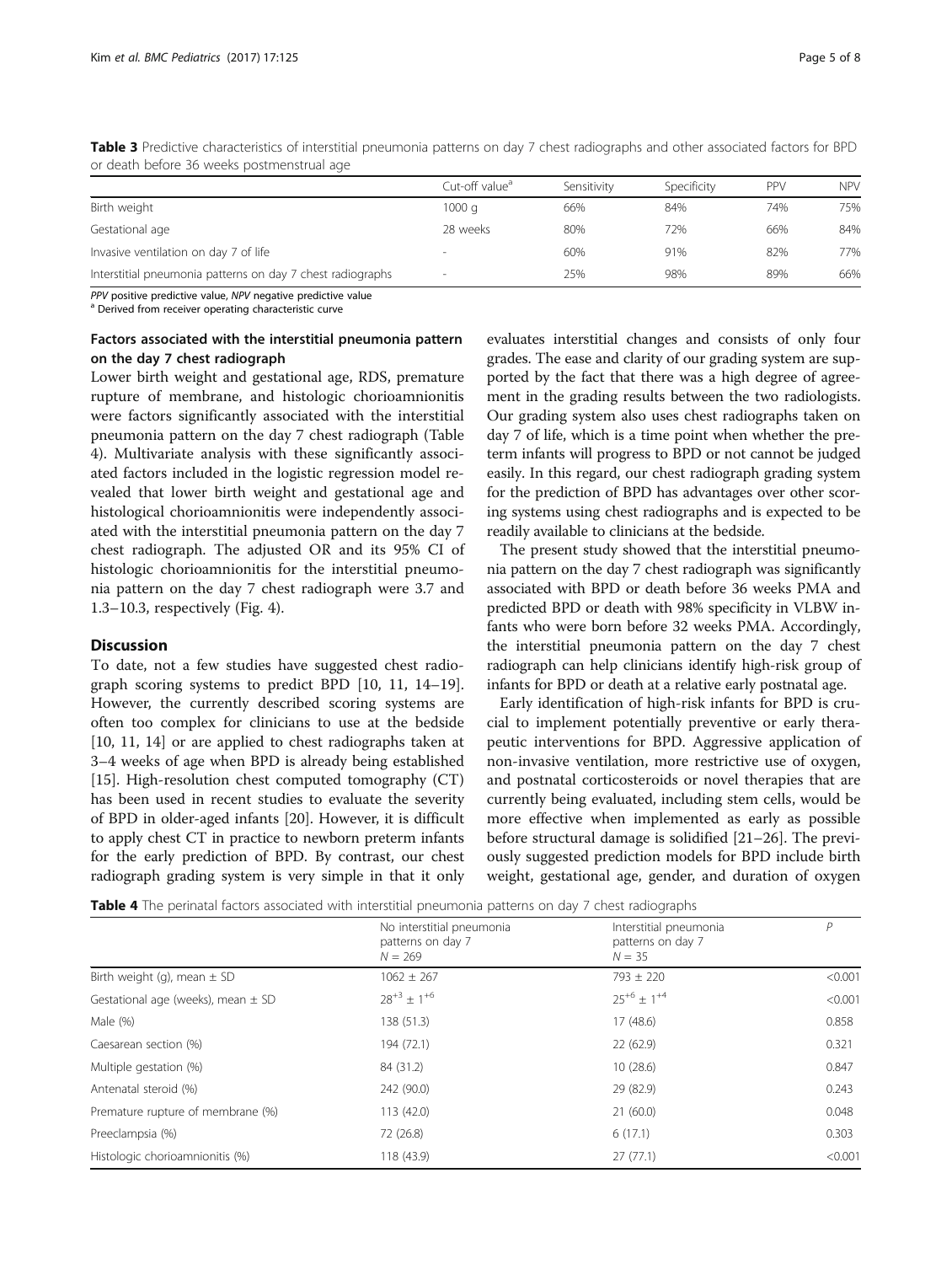<span id="page-5-0"></span>

therapy and mechanical ventilation as the major risk factors [\[8](#page-6-0), [9, 27](#page-7-0)–[29](#page-7-0)]. Similarly, birth weight, gestational age, and invasivel ventilation on day 7 of life were significant risk factors for BPD or death in our study, and their effects on BPD or death were adjusted during the multivariate analysis step.

As mentioned above, chest radiographs have also been tested for predictors for BPD [[10, 11, 14](#page-7-0)–[19](#page-7-0)]. Several chest radiographic scoring systems have been suggested as prediction tools for BPD. Yuksel et al. showed that radiographic appearance at 7 days of life reached 71% sensitivity and 88% specificity in predicting BPD [\[10](#page-7-0)]. Chest radiographs were scored according to the volume of the thorax, presence of opacification, haziness, interstitial changes and cystic elements. Greenough et al. [[11](#page-7-0)] suggested that chest radiographs at 7 days of life can be used to predict BPD or death before discharge. They found that the development of BPD can be predicted by the presence of interstitial shadows or fibrosis, whereas death can be predicted by the presence of cysts. In our study, we focused on the interstitial changes alone in evaluating chest radiographs. The interstitial changes on the day 7 chest radiographs were easily noticeable, and a high degree of agreement between observers was obtained [[16\]](#page-7-0). Furthermore, interstitial changes on chest radiograph are less influenced by inflation status, which will be variable in the preterm infants. Interstitial changes on chest radiograph indicate lung injury, including airway and pulmonary vascular damages and interstitial edema [\[17\]](#page-7-0). The presence of interstitial changes on chest radiograph is significantly associated with BPD [[10](#page-7-0), [11](#page-7-0), [18\]](#page-7-0) or adverse respiratory outcomes [[19](#page-7-0)]. Cystic

changes on chest radiograph are also associated with BPD or death [[11](#page-7-0)]. However, we did not evaluate cystic changes in this study because cystic changes on chest radiographs were more difficult to distinguish from other diseases, such as infection, sequelae of pulmonary hemorrhage, and pulmonary interstitial emphysema [[16](#page-7-0)]. In addition, cystic changes on chest radiograph represent chronic pathological changes and appear later [[17](#page-7-0)].

Of note, interstitial changes appear from as early as the first several days of life. By day 7 of life, interstitial changes became obvious in preterm infants with the interstitial pneumonia patterns on their chest radiographs. With regard to predicting BPD using chest radiographic findings, the subjectivity of the reviewers and lack of inter-observer agreement have been reported to be problematic [[30](#page-7-0)]. In the present study, we used a simple chest radiographic grading system that exclusively assessed interstitial changes, and good inter-observer reproducibility was obtained between two radiologists. Taken together, the interstitial pneumonia pattern on the day 7 chest radiograph may be an early and objective predictor of BPD or death that can be utilized to select preterm infants at high risk of BPD or death as early as possible.

Whereas the interstitial pneumonia pattern on the day 7 chest radiograph was associated with future BPD or death, it was also associated with histologic chorioamnionitis in the past. The association of the interstitial pneumonia pattern on the day 7 chest radiograph with previous histologic chorioamnionitis remained significant after adjustment for birth weight, gestational age, and premature rupture of membrane. Several studies have demonstrated that chorioamnionitis or intrauterine infection can disrupt lung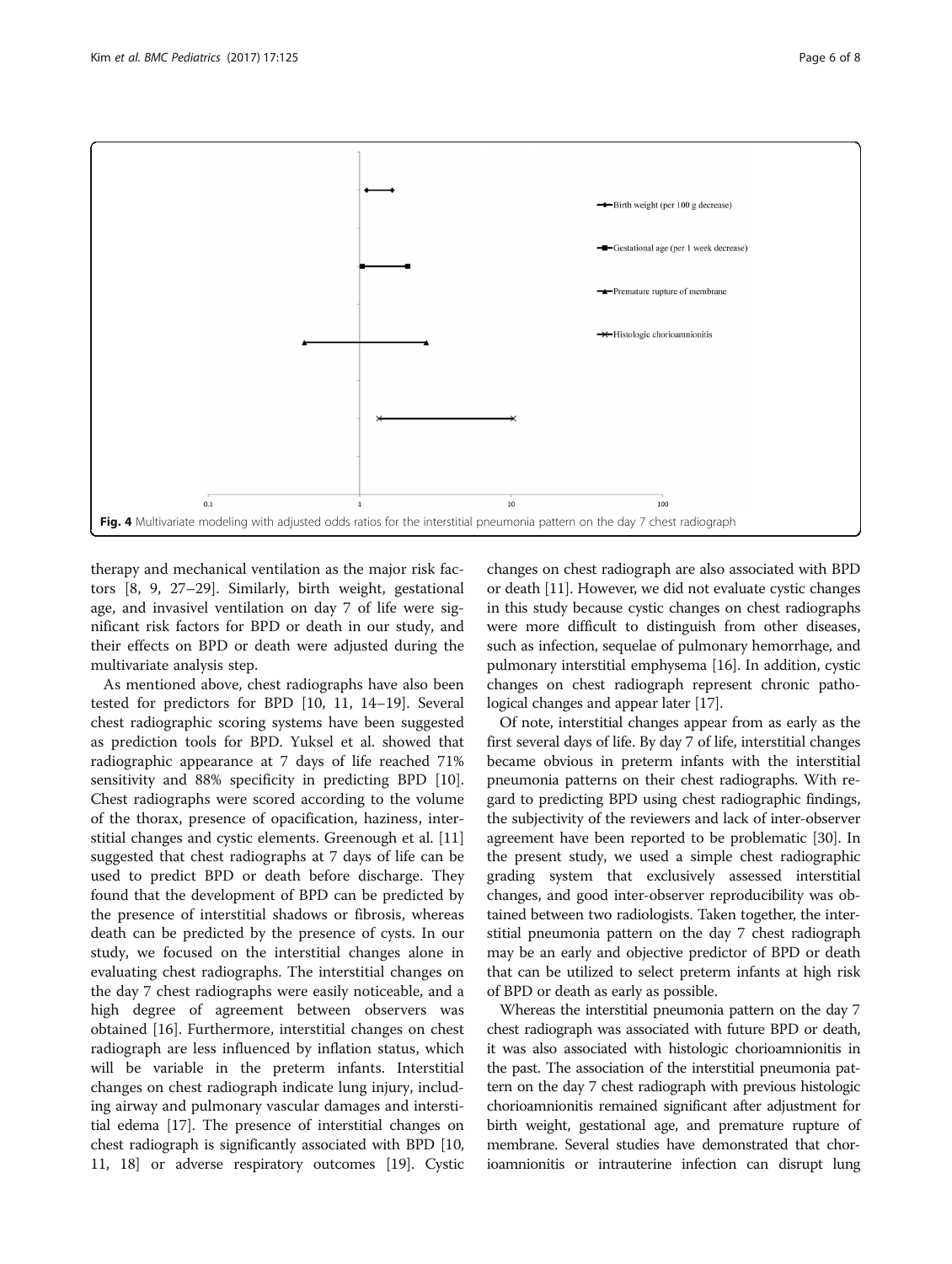<span id="page-6-0"></span>development by inducing fetal pulmonary inflammatory responses [\[31](#page-7-0)–[35](#page-7-0)]. A meta-analysis also demonstrated that histologic chorioamnionitis is significantly associated with the increased incidence of BPD [\[36\]](#page-7-0). In this regard, the interstitial pneumonia pattern on the day 7 chest radiographs might correspond to a phase in the pathophysiology of pulmonary inflammation that starts with chorioamnionitis and leads to a later diagnosis of BPD. The most frequently discovered microorganism in the amniotic fluid of pregnant woman with histologic chorioamnionitis is Ureaplasma urealyticum, which is a proven cause of fetal and neonatal pneumonia [\[37\]](#page-7-0). Thus, the interstitial pneumonia pattern on the day 7 chest radiograph may be a reflection of interstitial pneumonia caused by microorganisms, including Ureaplasma urealyticum. However, interstitial thickening due to interstitial hypercellularity and focal deposition of elastin and collagen are common pathologic changes revealed in the evolving BPD [\[38\]](#page-7-0). The interstitial pneumonia pattern may also be a reflection of these pathologic changes. At this point, it is not clear whether the interstitial pneumonia pattern is a reflection of interstitial pneumonia caused by microorganisms or a reflection of early pathologic changes observed in evolving BPD.

The main limitation of the present study is the retrospective design from a single center. Further prospective studies are required to validate our results. In addition, further research is needed to clarify the underlying pathology reflected by the interstitial pneumonia pattern on the chest radiograph in preterm infants who later develop BPD.

## Conclusions

The findings of this study suggest that the interstitial pneumonia pattern on the day 7 chest radiograph predicts BPD or death before 36 weeks PMA. Chest radiographs are used in daily clinical practice, and the interstitial pneumonia pattern on the day 7 chest radiograph is easy to identify. Furthermore, the interstitial pneumonia pattern on the day 7 day chest radiograph has a high specificity for predicting BPD or death and can be utilized to select high-risk preterm infants who will benefit most from potentially preventive interventions against BPD.

## Additional files

[Additional file 1:](dx.doi.org/10.1186/s12887-017-0881-1) Perinatal and neonatal clinical characteristics of study subject. (DOCX 16 kb)

[Additional file 2:](dx.doi.org/10.1186/s12887-017-0881-1) Raw data. (XLSX 45 kb)

#### Abbreviations

BPD: Bronchopulmonary dysplasia; NICU: Neonatal intensive care unit; PDA: Patent ductus arteriosus; PMA: Postmenstrual age; RDS: Respiratory distress syndrome; VLBW: Very low birth weight

#### Acknowledgements

None.

#### Funding

This study was supported by the Basic Research Program through the National Research Foundation of Korea funded by the Ministry of Education (NRF-2015R1D1A1A09059577).

#### Availability of data and materials

The dataset supporting the conclusions of this article is included within the article and its Additional file 2.

#### Authors' contributions

HR Kim and JY Kim conceptualized and designed the study, and wrote the first draft of the manuscripts. JY Kim and BL Yun performed radiologic evaluation. BK Lee carried out the clinical data collection and data analysis. CW Choi conceptualized and designed the study and reviewed and revised the manuscripts. BI Kim provided suggestions with regard to the content and concept of the manuscript. All authors read and approved the final manuscript.

#### Competing interests

The authors declare that they have no competing interests.

## Consent for publication

Not applicable.

#### Ethics approval and consent to participate

The Seoul National University Bundang Hospital Institutional Review Board approved the collection and use of the clinical information for research purposes before the investigation was started and waived the requirement for informed consent (IRB No. B1512–328-105).

#### Publisher's Note

Springer Nature remains neutral with regard to jurisdictional claims in published maps and institutional affiliations.

#### Author details

<sup>1</sup>Department of Pediatrics, Bundang CHA Medical Center, CHA University, Seongnam, Republic of Korea. <sup>2</sup> Department of Radiology, Seoul National University Bundang Hospital, Seongnam, Republic of Korea. <sup>3</sup>Department of Pediatrics, Wonju Severance Christian Hospital, Wonju, Republic of Korea. 4 Department of Pediatrics, Seoul National University College of Medicine, Seoul, Republic of Korea. <sup>5</sup>Department of Pediatrics, Seoul National University Bundang Hospital, 82 Gumi-ro 173 Beon-gil, Bundang-gu, Seongnam 13620, Republic of Korea.

## Received: 13 January 2017 Accepted: 8 May 2017 Published online: 15 May 2017

#### References

- 1. Jobe AH. The new bronchopulmonary dysplasia. Curr Opin Pediatr. 2011;23: 167–72.
- 2. Smith VC, Zupancic JA, McCormick MC, Croen LA, Greene J, Escobar GJ, et al. Trends in severe bronchopulmonary dysplasia rates between 1994 and 2002. J Pediatr. 2005;146:469–73.
- 3. Manktelow BN, Draper ES, Annamalai S, Field D. Factors affecting the incidence of chronic lung disease of prematurity in 1987, 1992, and 1997. Arch Dis Child Fetal Neonatal Ed. 2001;85(1):F33–5.
- 4. Lemons JA, Bauer CR, Oh W, Korones SB, Papile LA, Stoll BJ, et al. Very low birth weight outcomes of the National Institute of Child Health and Human Development neonatal research network, January 1995 through December 1996. Pediatrics. 2001;107(1):e1.
- 5. Shah PS, Sankaran K, Aziz K, Allen AC, Seshia M, Ohlsson A, et al. Outcomes of preterm infants <29 weeks gestation over 10-year period in Canada: a cause for concern? J Perinatol. 2012;32(2):132–8.
- 6. Ambalavanan N, Walsh M, Bobashev G, Das A, Levine B, Carlo WA, et al. Intercenter differences in bronchopulmonary dysplasia or death among very low birth weight infants. Pediatrics. 2011;127:106–16.
- 7. Klinger G, Sirota L, Lusky A, Reichman B. Bronchopulmonary dysplasia in very low birth weight infants is associated with prolonged hospital stay. J Pediatr. 2006;26(10):640–4.
- 8. Trembath A, Laughon MM. Predictors of bronchopulmonary dysplasia. Clin Perinatol. 2012;39(3):585–601.